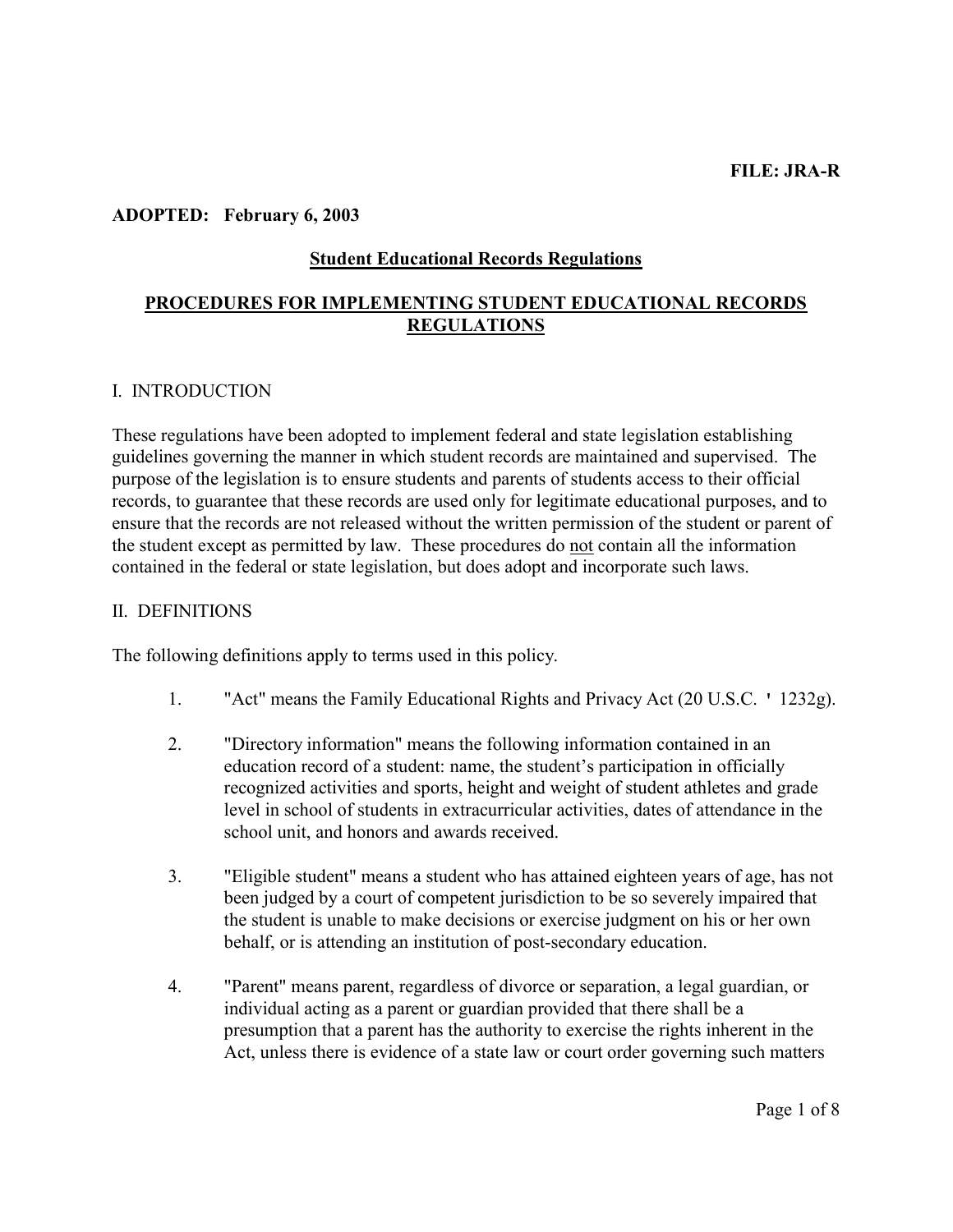as divorce, separation or custody or a legally binding instrument that specifically revokes such rights.

- 5. "Record" means any information or data recorded in any medium including, but not limited to, handwriting, print, computer media, video or audio tape, microfilm and microfiche, but excluding records of instructional, supervisory and administrative personnel and educational personnel ancillary to those persons which are in the sole possession of the maker thereof and which are not accessible or revealed to any other person except a temporary substitute for the maker of the record.
- 6. "School" means MSAD No. 54 and each school within the system.
- 7. "Student" includes any individual with respect to whom MSAD No. 54 maintains education records.

## III. ANNUAL NOTIFICATION OF RIGHTS

Each year parents of students attending school or eligible students attending school will be provided with a summary of their rights through any of the following means:

- 1. Letter to each parent or eligible student within MSAD No. 54, or
- 2. Publication of the policy summary in a school newspaper, newsletter, or handbook distributed to each parent or eligible student.
- 3. MSAD No. 54 shall post a copy of the policy in each school building.

# IV. INSPECTION AND REVIEW OF EDUCATION RECORDS

Parents of students and eligible students may review and inspect their educational records by the following procedure:

- 1. The parent or eligible student must request in writing to review the records through the Superintendent/designee.
- 2. The school will comply with the request within a reasonable period of time, but in no case more than 45 days after it received the request, and will comply before any meeting regarding an Individualized Education Program or any due process hearing relating to the identification, evaluation, or placement of the student.
- 3. The Superintendent/designee will list the types and locations of all records, the names and titles of officials responsible for those records, and the names of nonschool personnel who have received copies or reviewed the education records.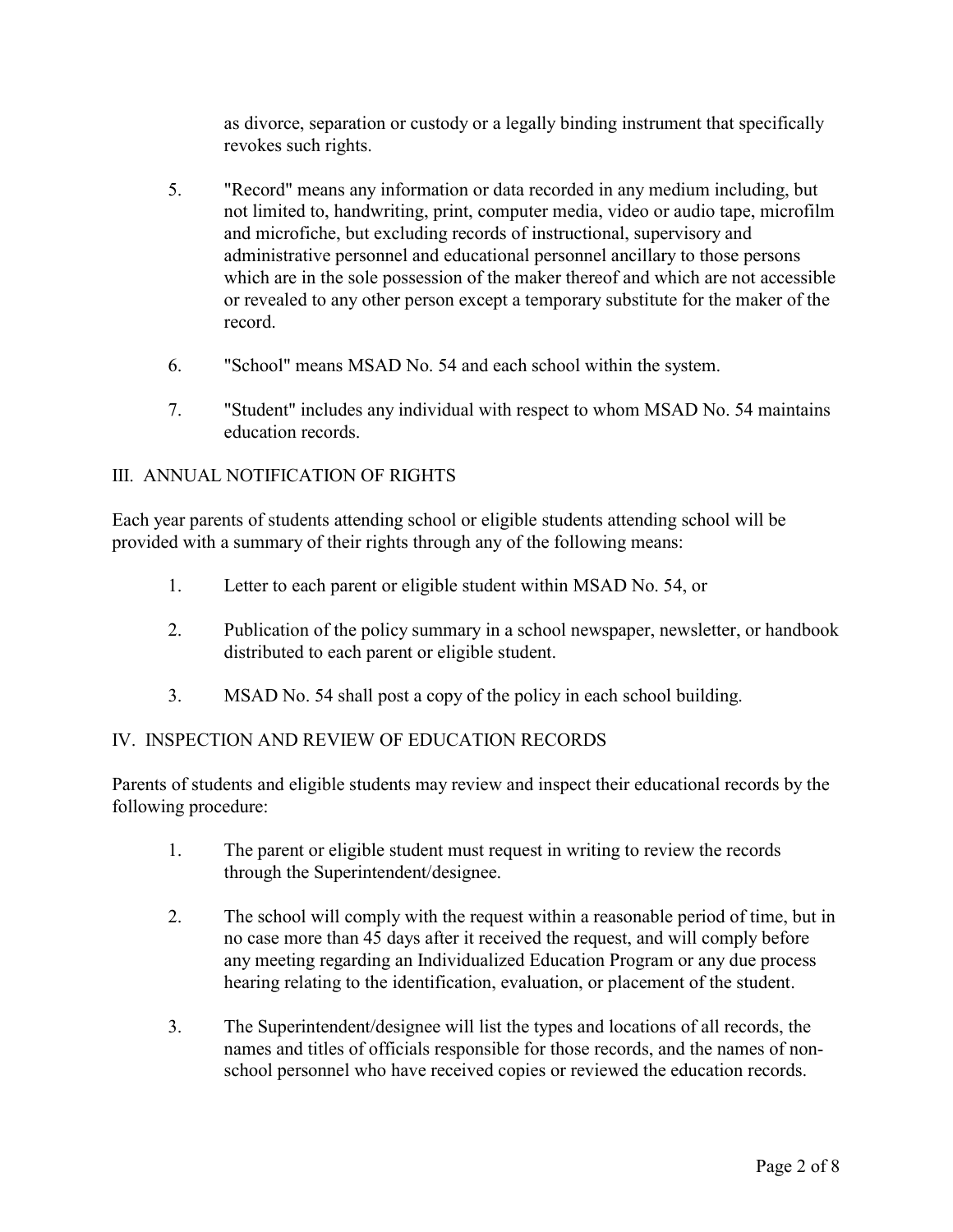4. The school may deny a request for access to or a copy of the student's record if there is reasonable doubt as to the legality of the parent/child relationship. Access will be withheld until a determination of legal right to access can be established.

## V. DISCLOSURE OF EDUCATION RECORDS

- A. The school will not disclose any personally identifiable information from the education records of a student without the prior written consent of the parent or of the eligible student. The written consent shall include a specification of the records, which may be disclosed, the purpose(s) of the disclosure(s), and the identity of the party or parties to whom the disclosure(s) may be made. Exceptions to this disclosure requirement are as follows:
	- 1. As provided by 20-A M.R.S.A. ' 6001-B, when a student transfers from MSAD No. 54 to another unit in Maine or any other state, a copy of all of his/her education records, including special education records, will be sent to the receiving school unit upon written request of the Superintendent/designee of that unit; there is no requirement for written consent by the parent/guardian or eligible student. At the request of the receiving unit, the student's current or former school administrator will disclose orally or in writing whether the student seeking admission has been expelled, suspended or is the subject of an expulsion or suspension proceeding.
	- 2. Personally identifiable information may be disclosed without written consent if the disclosure is to:
		- a. State and local educational authorities, the Comptroller General of the United States, or the Secretary of the U.S. Department of Education (including those acting for the Secretary) in connection with the audit and evaluation of federal and state supported educational programs or for enforcement of or compliance with federal legal requirements, and to state and local educational authorities as required by state statute and permitted by federal law.
		- b. One exception, which permits disclosure without consent, is disclosure to school officials with legitimate educational interests. A school official is a person employed by the school department as an administrator, supervisor, instructor, or support staff member (including health or medical staff and law enforcement unit personnel); a person serving on the Board of Directors; a person or company with whom the school department has contracted to perform a special task (such as an attorney, auditor, medical consultant, or therapist); or a parent or student serving on an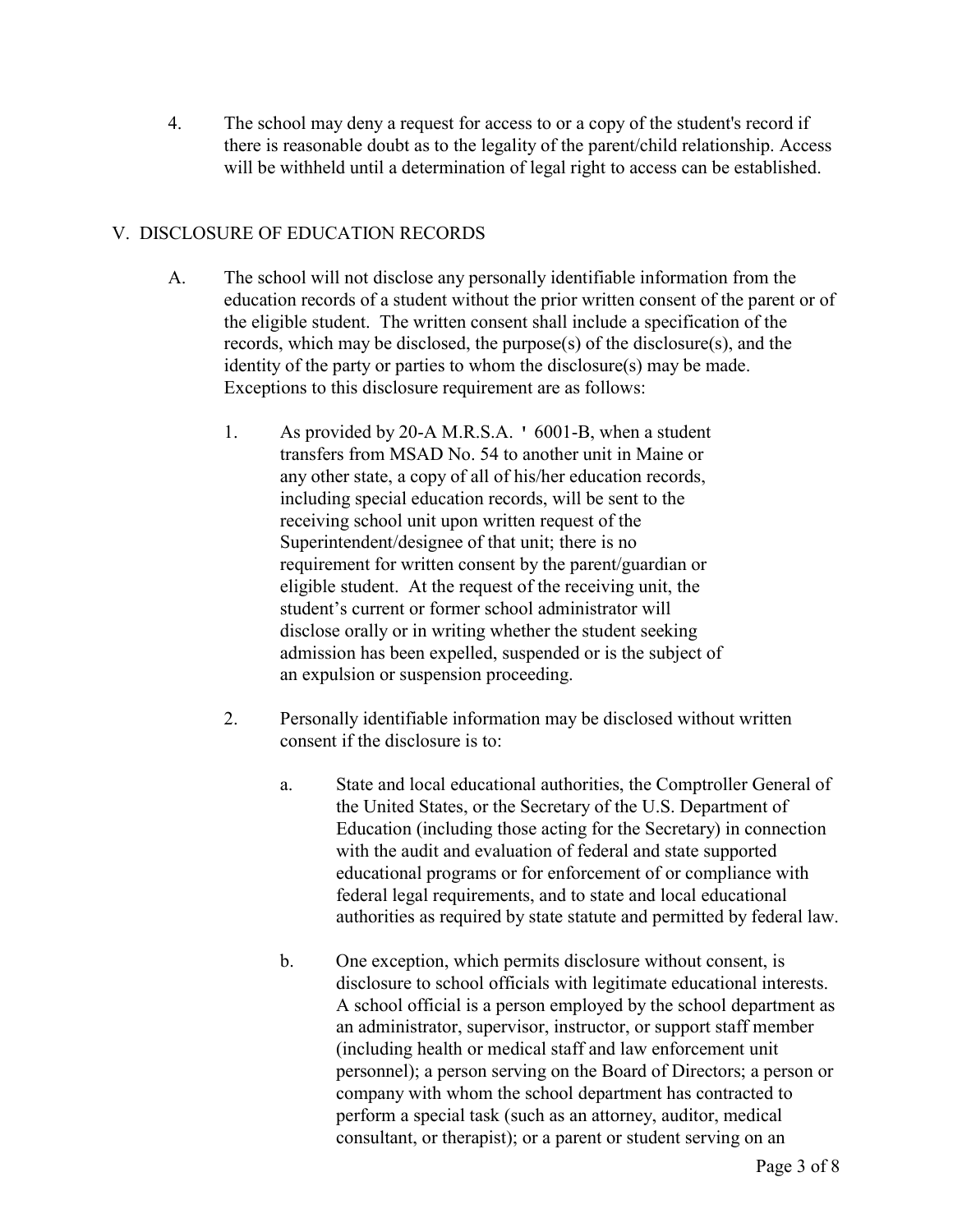official committee, such as a disciplinary or grievance committee, or assisting another school official in performing his or her tasks. A school official has a legitimate educational interest if the official needs to review an education record in order to fulfill his or her professional responsibility.

- c. Officials of another school, school system, or institution of postsecondary education in which the student seeks or intends to enroll.
- d. Institutions to which the student has applied for or has received financial aid if the information is necessary to determine the eligibility, amount, or conditions of the aid or to enforce the terms or conditions of the aid.
- e. Organizations conducting studies for, or on behalf of, educational agencies or institutions, including, but not limited to, studies to develop, validate, or administer predictive tests.
- f. Accrediting organizations for the purpose of carrying out their accrediting functions.
- g. Parents of a dependent student, as defined in Section 152 of the Internal Revenue Code of 1954.
- h. Those as directed by a judicial order or lawfully issued subpoena, provided that reasonable effort is made to notify the parent of the student or eligible student of the order or subpoena prior to compliance herewith, unless the subpoena or judicial order directs that the disclosure not occur.
- i. A court of law, if relevant to an action brought by the parents of the child against the school unit, or brought by the school unit against the child or child's parents.
- j. Appropriate parties in a health or safety emergency provided that knowledge of the information is necessary to protect the health or safety of the student or other individuals. This disclosure may include release of appropriate information to school officials in other school units about disciplinary action taken against a student for conduct that posed a significant risk to the safety or well being of that student or other members of the school community, if the officials in the other school unit have a legitimate educational interest in the behaviors of the student.
- k. Criminal justice agencies or other agencies that by court order or agreement is responsible for the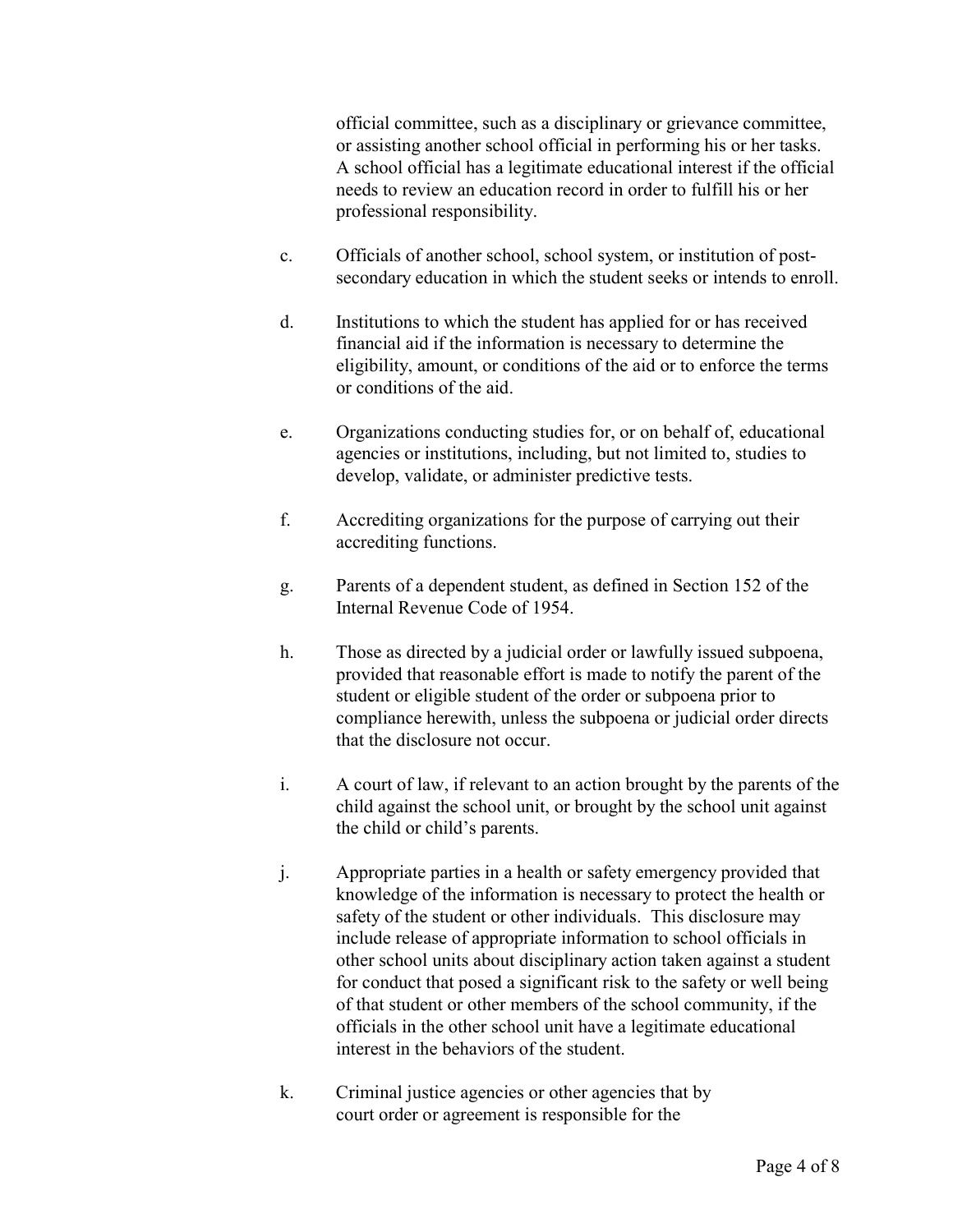juvenile in circumstances as described in 20-A M.R.S.A. ' 6001(3).

- l. Other circumstances specifically permitted by law.
- 3. Directory information may be disclosed without parental consent about former students.
- 4. a. MSAD No. 54 reserves the right to make public at its discretion personally identifiable information from the education records of a student if that information has been designated as directory information as that term is defined under subparagraph two of section II of this policy, unless the parent of the student or the eligible student informs the school in writing by October  $1<sup>st</sup>$  for the upcoming year or within thirty (30) days after enrollment, whichever is later, that such personally identifiable information is not to be designated as directory information with respect to that student.

Under the "No Child Left Behind Act of 2001," military recruiters and/or institutions of higher education are entitled to receive the names, addresses, and telephone numbers of secondary students provided that MSAD No. 54 has notified parents of their right to request that no such information be released without their prior written consent. The school unit has a duty to comply with any such request.

- b. Under Maine law, MSAD No. 54 shall not publish on the Internet without written parental consent any information, whether directory or otherwise, that identifies a student, including but not limited to the student's full name, photograph, personal biography, e-mail address, home address, date of birth, social security number, and parents' name.
- B. All disclosures of information under this section will comply with regulations and guidelines provided by the Federal Government and the Maine Department of Education.
- C. The school will maintain a record of disclosures of personally identifiable information from the education records of a student and will permit a parent or eligible student to inspect that record, except that such record shall not include disclosures to the parent of a student or an eligible student, disclosures pursuant to written consent, disclosures to school officials or disclosures of directory information.

## VI. REQUEST TO AMEND EDUCATION RECORDS

1. All parents of students and eligible students may seek correction of education records of the student through a request to amend the record on the grounds that it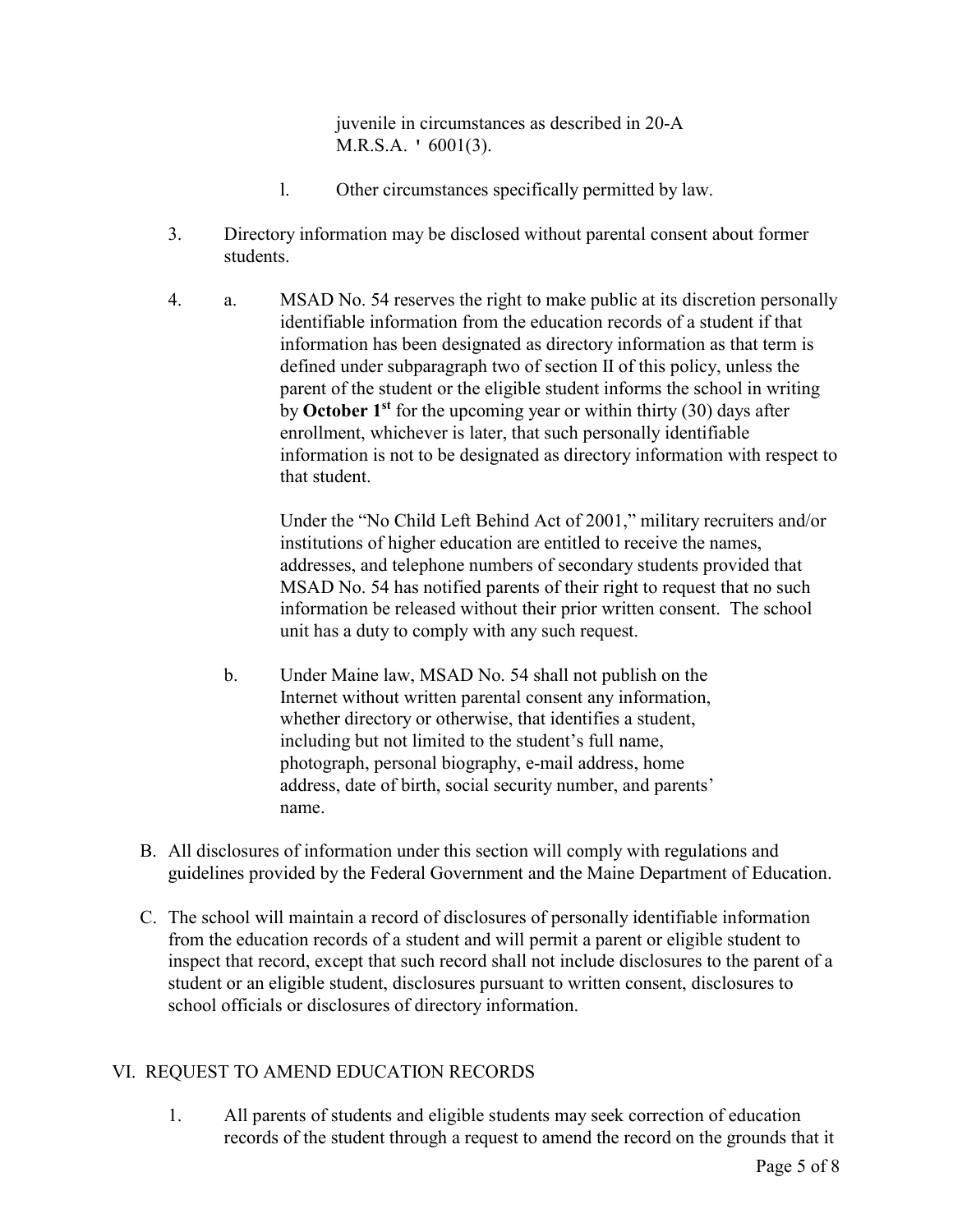is inaccurate, misleading, or in violation of the privacy or other rights of the student. The school shall, within fifteen (15) days of receipt of the request, either amend the information in accordance with the parent's request or inform the parents of its refusal to amend the information and advise the parent of the opportunity for a hearing.

- 2. If the request is denied, the parent of the student or the eligible student shall be entitled to a hearing, upon request. The hearing shall be held within a reasonable period of time from the time the school receives the request, and the parent of the student or the eligible student shall be given advance notice of the date, place, and time of the hearing. The Superintendent may designate an individual to conduct the hearing. The individual may be an employee of the school unit but may not have a direct interest in the outcome of the hearing. The parent of the student or the eligible student shall be afforded a full and fair opportunity to present evidence relevant to the issues raised and may be assisted or represented by individuals of his/her choice at his/her own expense, including an attorney. The school shall make its decision in writing within a reasonable period of time. The decision of the school shall include a summary of the evidence and the reasons for the decision.
- 3. If, as a result of the hearing, the school decides that the information is inaccurate, misleading or otherwise in violation of the privacy or other rights of the student, it shall amend the education records of the student accordingly and so inform the parent of the student or the eligible student in writing.
- 4. If, as a result of the hearing, the school decides that the information is not inaccurate, misleading or otherwise in violation of the privacy or other rights of the student, it shall inform the parent or eligible student of the right to place in the education records of the student a statement commenting upon the contested information in the education records and/or setting forth any reasons for disagreeing with the decision of the school.
- 5. Any explanation placed in the education record of the student under the preceding paragraph shall be maintained by the school as part of the education records of the student as long as the record or contested portion is maintained by the school, and if the education records of the student or the contested portion is disclosed by the school to any party, the explanation shall also be disclosed to that party.

## VII. STUDENT RIGHTS

When a student becomes an eligible student, the rights accorded to and the consent required of the parent of the student shall thereafter transfer to the eligible student.

## VIII. LIMITATIONS ON WAIVERS

A parent of a student or an eligible student may waive any of his or her rights regarding confidentiality of educational records as set forth in this policy and in the Act, but such a waiver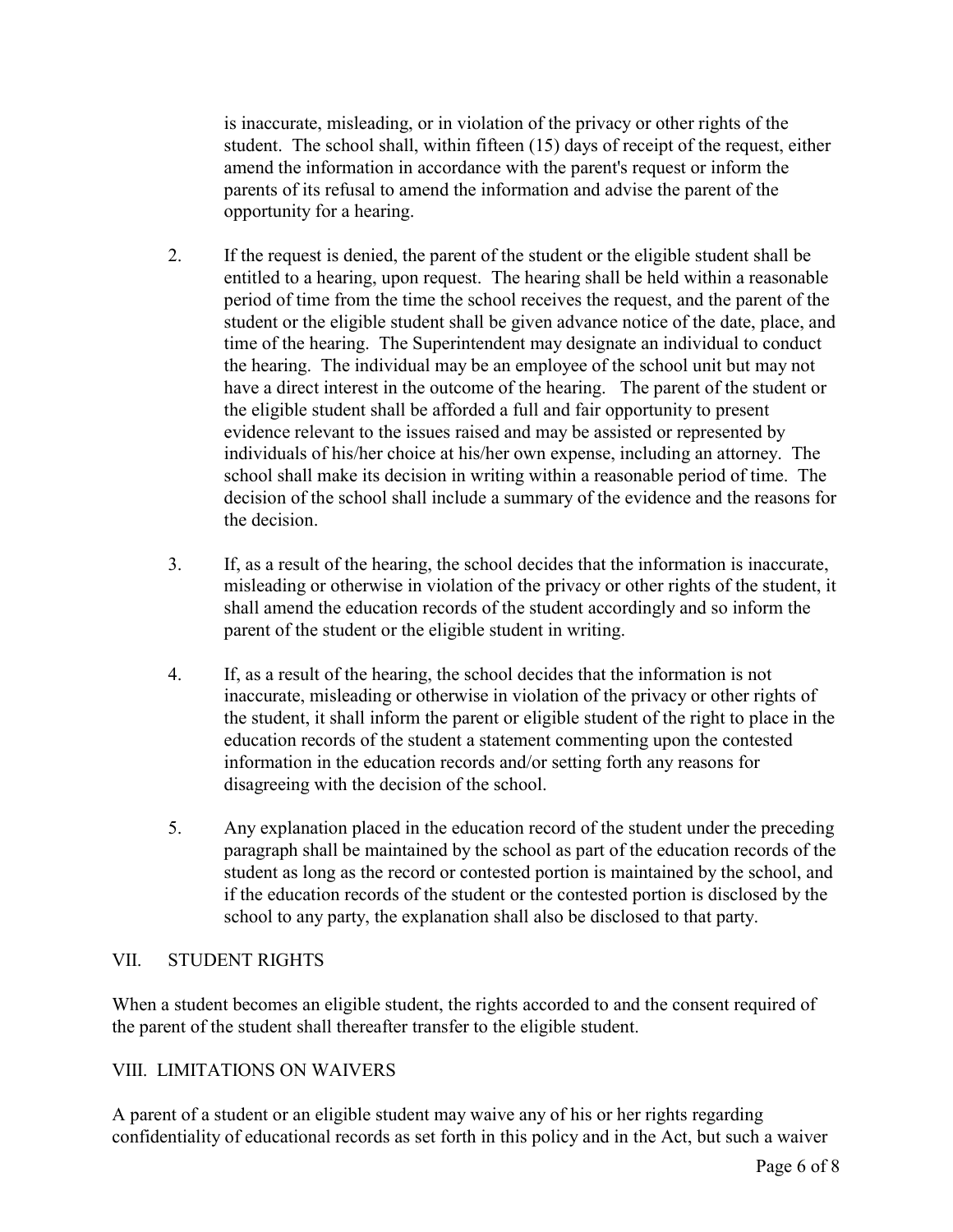shall be in writing and signed by the parent or student as appropriate. The school may not require that a parent of a student, or a student, waive his or her rights.

A waiver under this section may be revoked with respect to any actions occurring after the revocation. A revocation under this paragraph must be in writing. If a parent of a student executes a waiver under this section, that waiver may be revoked by the student any time after he or she becomes an eligible student.

# IX. FEES

The school shall provide copies of education records to parents of students or eligible students upon request. The cost of producing copies of the record, if desired, to the parent of the student or the eligible student will be ten cents (\$0.10) per page copied, plus postage. This fee, however, will not prohibit a parent's or eligible student's opportunity for access to the records if they are unable to pay for such copies. There will be no charge to search for or to retrieve the education records of a student.

# X. LIMITATION OF DESTRUCTION OF EDUCATION RECORDS

The school may destroy parts of an education record of a student when they are no longer deemed useful, subject to the following exceptions:

- 1. The school may not destroy any education record if there is any outstanding request to inspect or review such records.
- 2. The record of access maintained shall be retained for as long as the education record to which it pertains is maintained.
- 3. The school shall inform parents of students with disabilities when education records are no longer needed to provide educational services to the student or to demonstrate that the school has provided the student with a free appropriate public education as required by law. At that point, the records shall be destroyed at the request of the parents and may be turned over to parents or eligible student upon their request.
- 4. A permanent record of a special education student's name, address, phone number, grades, attendance record, classes attended, and grade and year completed shall be maintained without time limitations.
- 5. High school transcripts of all students shall be kept in perpetuity.

## XI. COMPLAINT PROCEDURE

The Secretary of the United States Department of Education maintains an office that will investigate, process and review complaints, which may be filed concerning alleged violations of the provisions of the Act. Complaints regarding violations of rights accorded parents and eligible students may be submitted in writing to the following address: